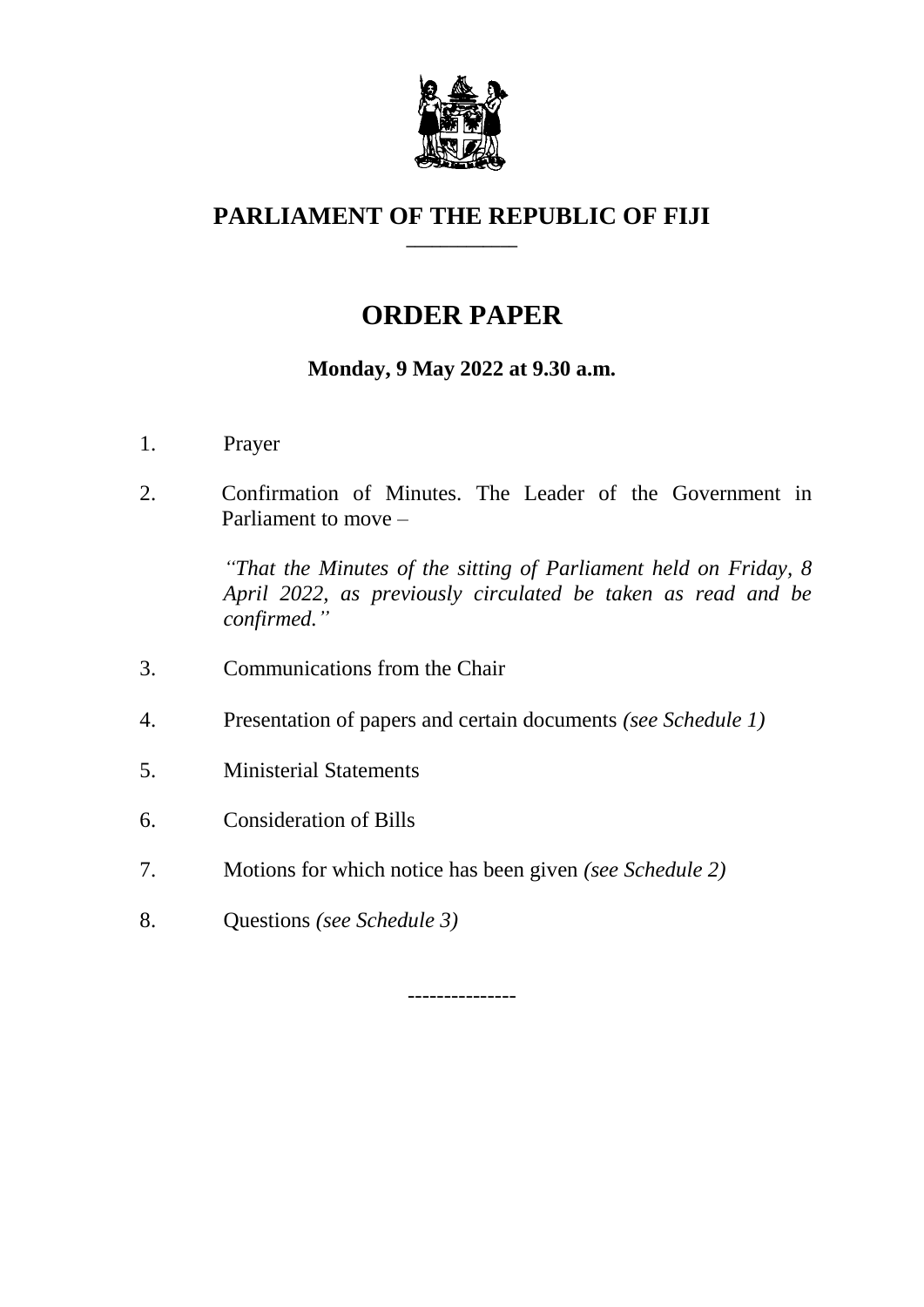#### **SCHEDULE 1 — PRESENTATION OF PAPERS AND CERTAIN DOCUMENTS**

- 1. iTaukei Trust Fund Board 2019 Annual Report *(Parliamentary Paper No. 178 of 2020)*
- 2. Fiji Financial Intelligence Unit 2021 Annual Report *(Parliamentary Paper No. 10 of 2022)*
- 3. Fiji Public Trustee Corporation Pte Limited 2019 Annual Report *(Parliamentary Paper No. 69 of 2021)*
- 4. Ministry of Lands and Mineral Resources 2018-2019 Annual Report *(Parliamentary Paper No. 38 of 2022)*

#### **SCHEDULE 2 — MOTIONS FOR DEBATE**

1. Hon. Vijay Nath to move –

"That Parliament debates the 'Consolidated Review Report of the Fiji Commerce Commission 2016-2017 and Fijian Competition and Consumer Commission 2017-2018 Annual Reports' which was tabled on 8 February 2022." *(Parliamentary Paper No. 3 of 2022)*

2. Hon. Alvick Maharaj to move –

"That Parliament debates the 'Review of the 2017-2018 Whole of Government Audit Reports Consolidated Report' which was tabled on 8 February 2022." *(Parliamentary Paper No. 5 of 2022)*

## **SCHEDULE 3 — QUESTIONS**

#### **Oral Questions**

- 97/2022 Hon. Lenora Qereqeretabua to ask the Minister for Agriculture, Waterways and Environment – Can the Minister inform Parliament whether an Environmental Impact Assessment has been carried out for the proposed naval base in Lami.
- 98/2022 Hon. Alexander O'Connor to ask the Minister for Agriculture, Waterways and Environment – Can the Minister update Parliament